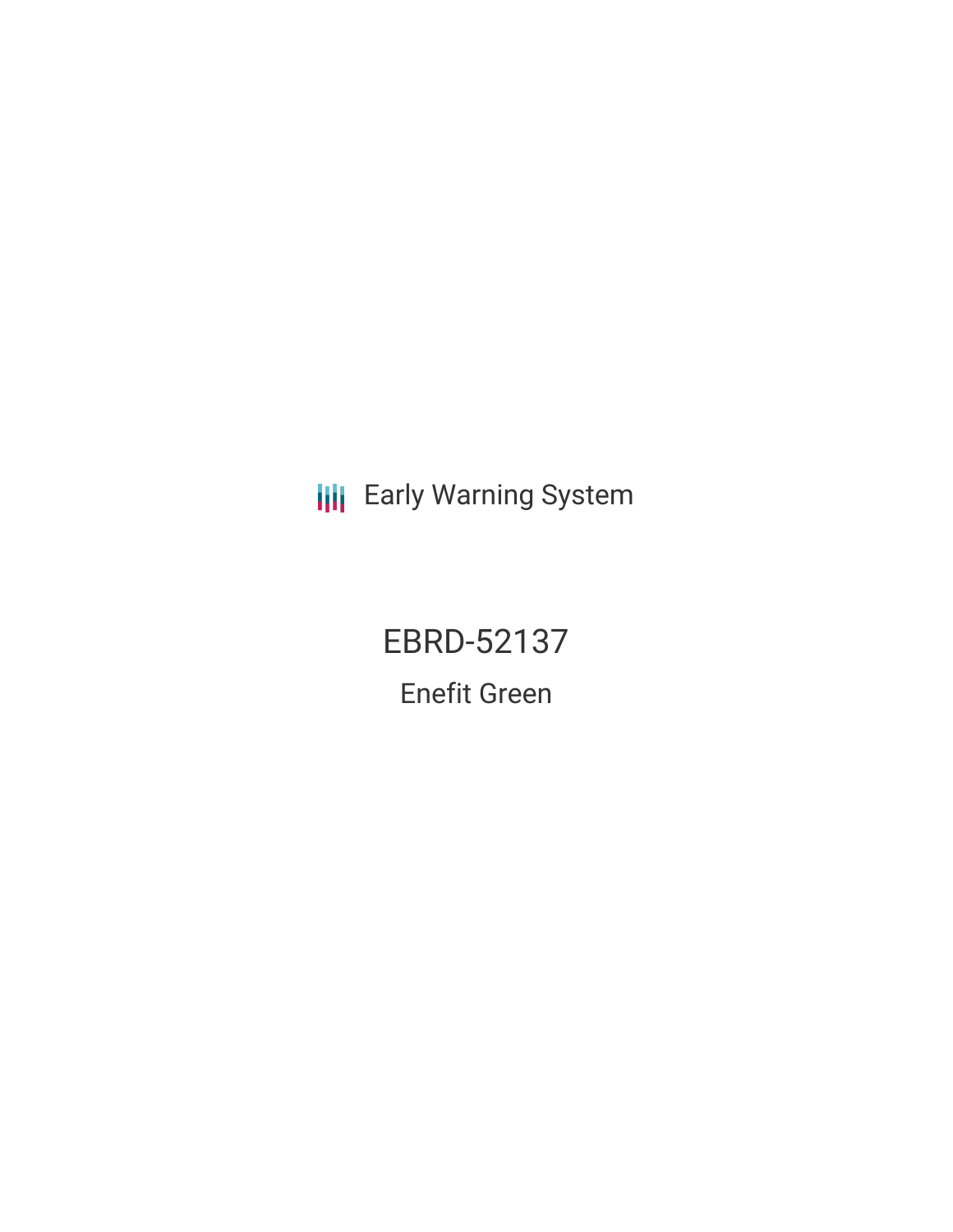# **Quick Facts**

冊

| <b>Countries</b>               | Estonia, Latvia, Lithuania, Poland                      |  |  |  |  |
|--------------------------------|---------------------------------------------------------|--|--|--|--|
| <b>Financial Institutions</b>  | European Bank for Reconstruction and Development (EBRD) |  |  |  |  |
| <b>Status</b>                  | Approved                                                |  |  |  |  |
| <b>Bank Risk Rating</b>        | B                                                       |  |  |  |  |
| <b>Voting Date</b>             | 2021-09-29                                              |  |  |  |  |
| <b>Borrower</b>                | Enefit Green AS                                         |  |  |  |  |
| <b>Sectors</b>                 | Energy, Finance                                         |  |  |  |  |
| <b>Investment Type(s)</b>      | Equity                                                  |  |  |  |  |
| <b>Investment Amount (USD)</b> | \$13.11 million                                         |  |  |  |  |
| <b>Project Cost (USD)</b>      | \$194.21 million                                        |  |  |  |  |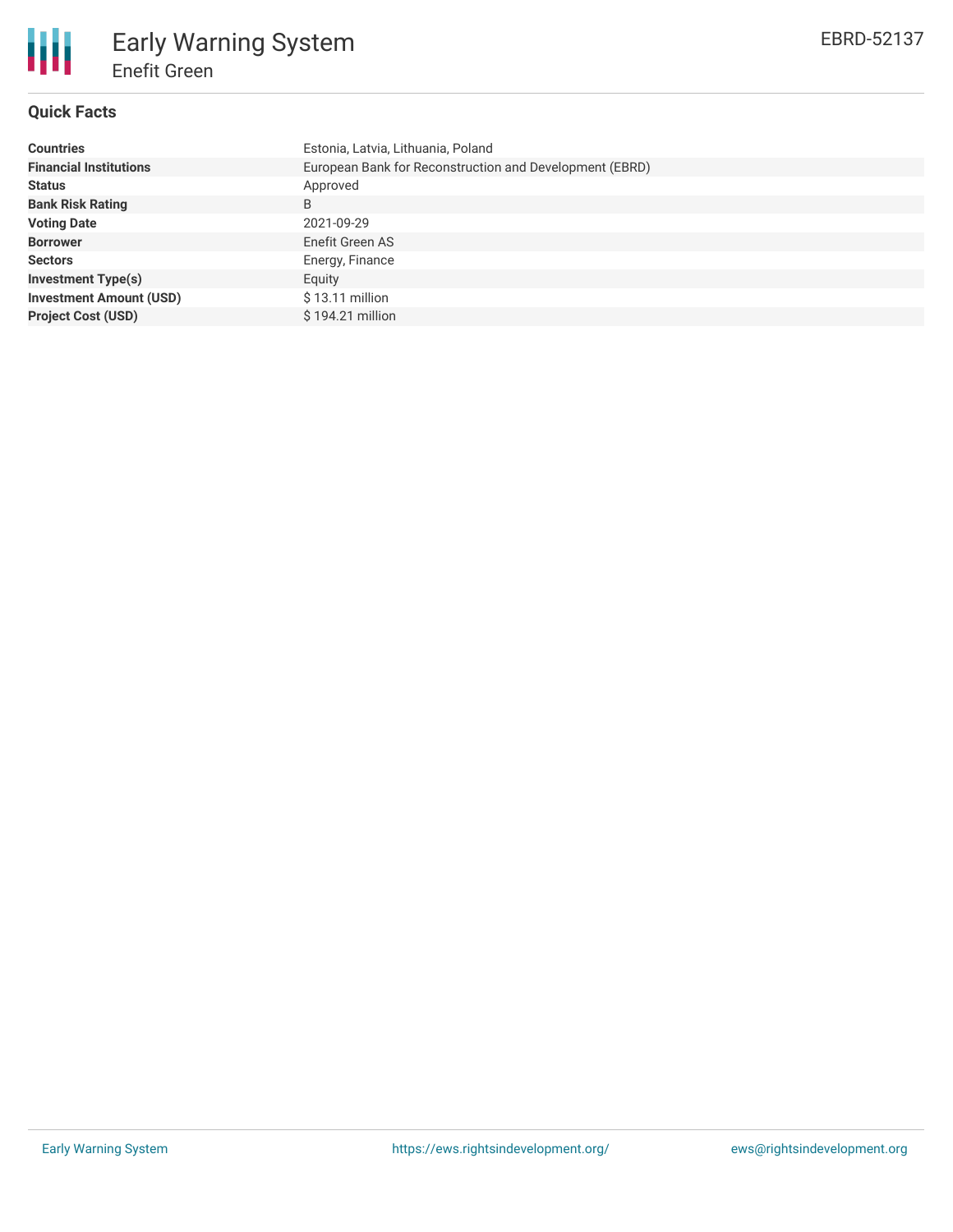

## **Project Description**

According to the bank website, the project consists of an equity investment in the initial public offering ("IPO") of Enefit Green AS, a renewable energy company in the Baltic region. The EBRD's subscription accounted for 6.7% of the shares newly issued in the IPO, equivalent to 1.5% of the company's total stake. The company's shares have been listed on the Tallinn Stock Exchange and included in the NASDAQ Baltics Main List as of 21 October 2021. The objective is to support the listing of a first pure-play renewable energy company in the Baltic countries and to contribute to local capital market development. The proceeds of the IPO will be used to finance the company's development of renewable energy projects in the Baltic countries and in Poland.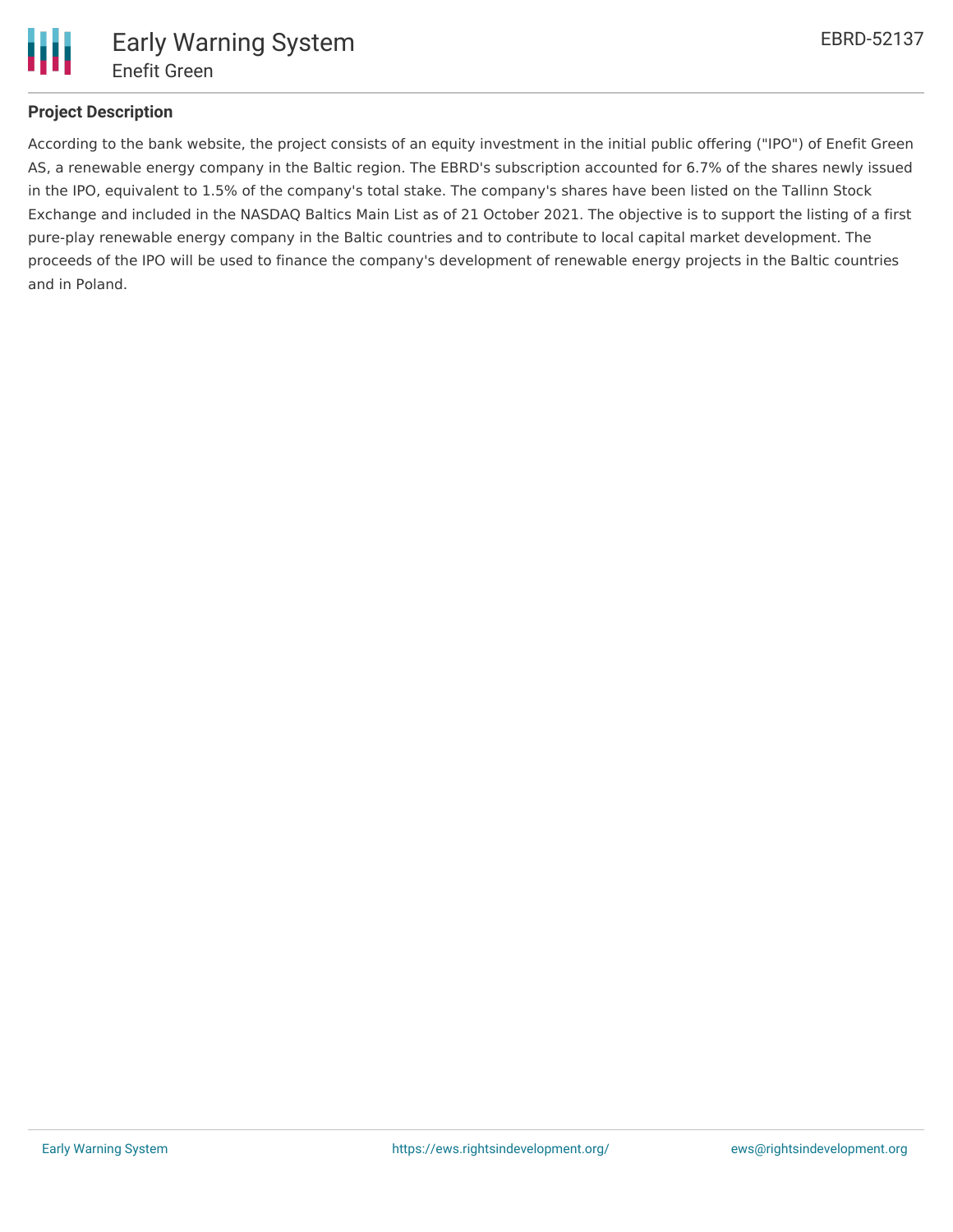

## **Investment Description**

European Bank for Reconstruction and Development (EBRD)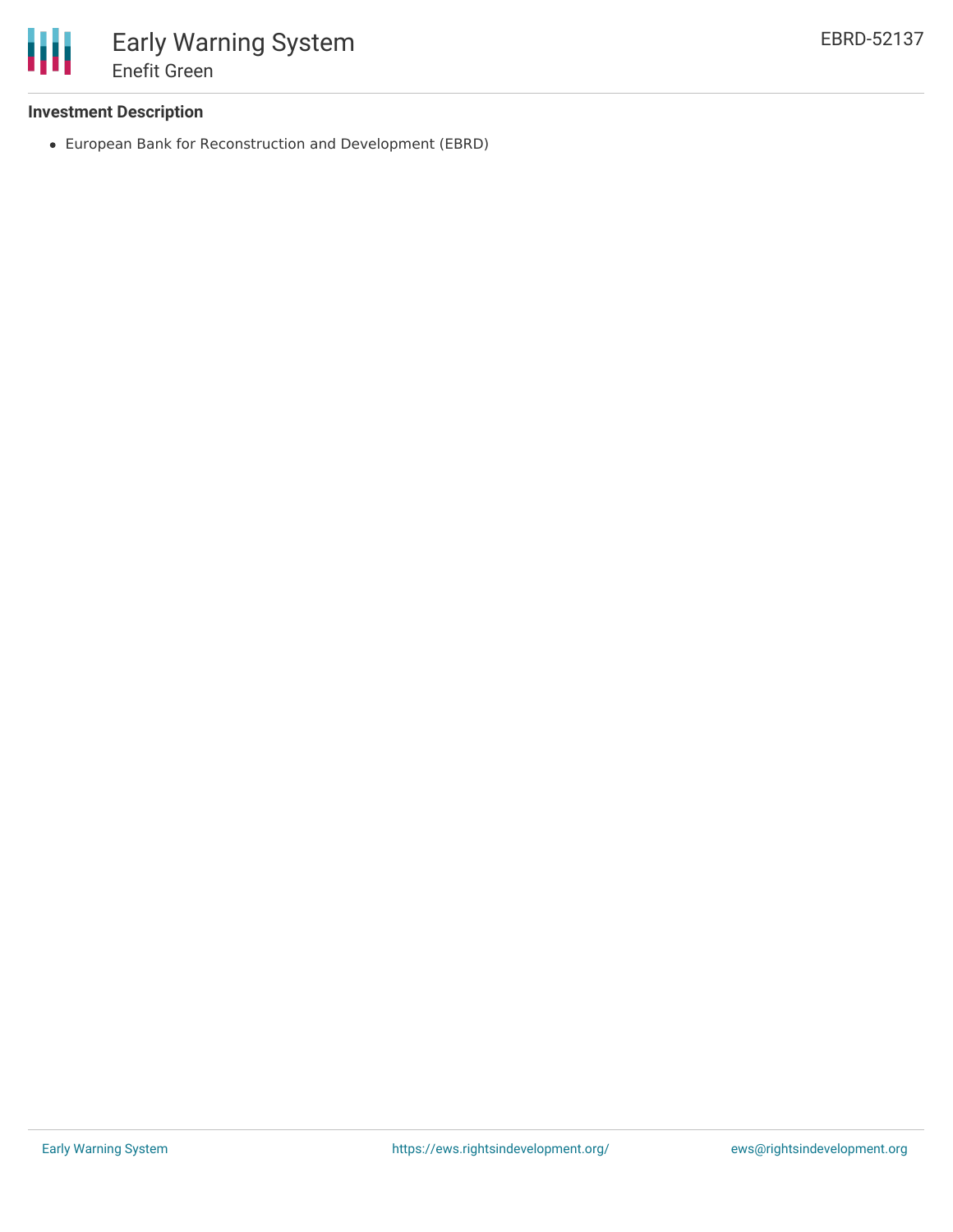

| <b>Private Actor 1</b> | <b>Private Actor</b><br>' Role | <b>Private Actor</b><br>. Sector | <b>Relation</b> | <b>Private Actor 2</b> | <b>Private Actor</b><br>2 Role | <b>Private Actor</b><br>2 Sector |
|------------------------|--------------------------------|----------------------------------|-----------------|------------------------|--------------------------------|----------------------------------|
| $\sim$                 | -                              |                                  | $\sim$          | Enefit Green           | Undisclosed                    | $\overline{\phantom{a}}$         |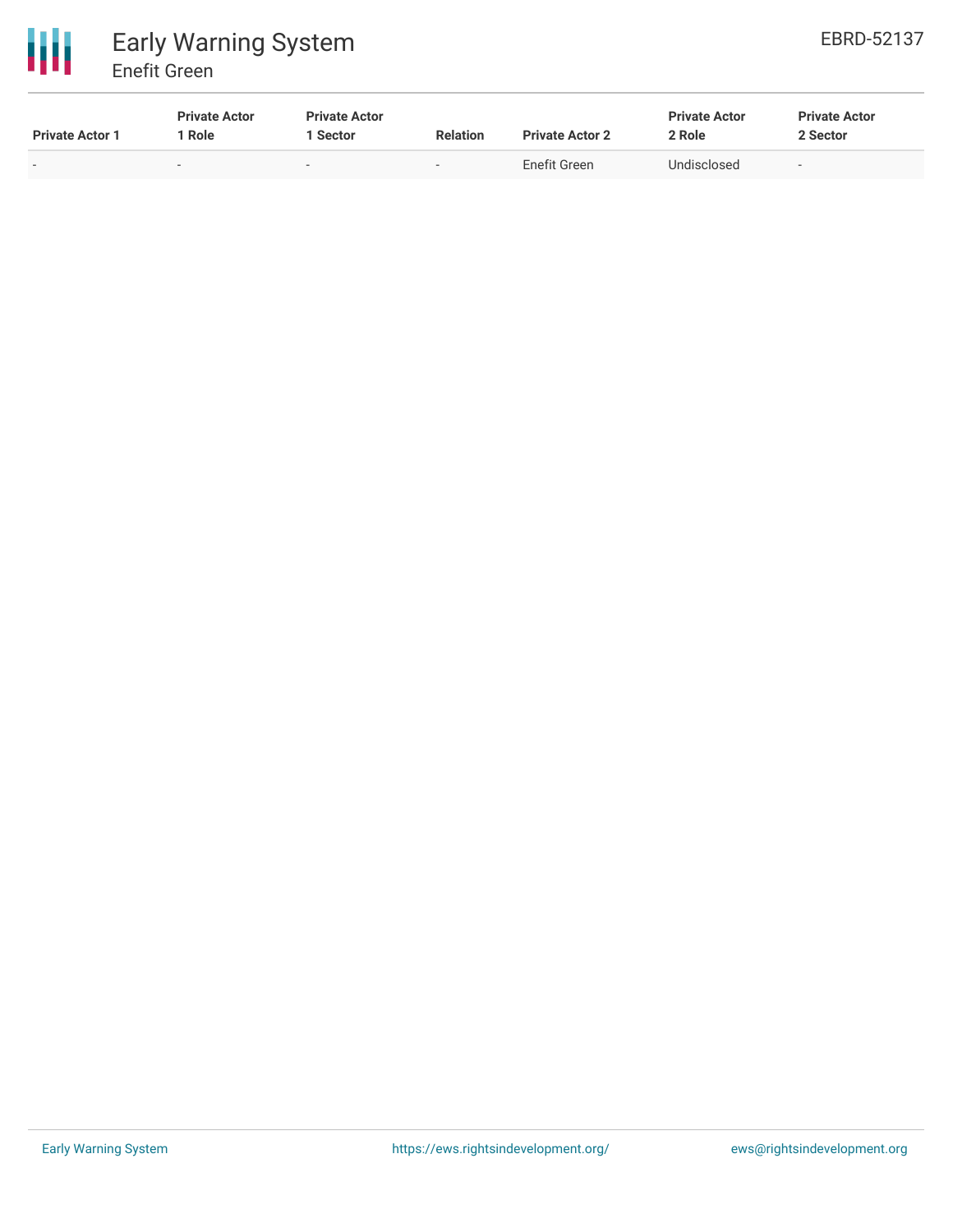COMPANY CONTACT INFORMATION

Veiko Raimveiko.raim@enefitgreen.ee+372 5668 1568www.enefitgreen.eeLelle 22, 11318 Tallinn

#### ACCESS TO INFORMATION

You can request information by emailing: accessinfo@ebrd.com or by using this electronic form: https://www.ebrd.com/eform/information-request

#### ACCOUNTABILITY MECHANISM OF EBRD

The Project Complaint Mechanism (PCM) is the independent complaint mechanism and fact-finding body for people who have been or are likely to be adversely affected by an European Bank for Reconstruction and Development (EBRD)-financed project. If you submit a complaint to the PCM, it may assess compliance with EBRD's own policies and procedures to prevent harm to the environment or communities or it may assist you in resolving the problem that led to the complaint through a dialogue with those implementing the project. Additionally, the PCM has the authority to recommend a project be suspended in the event that harm is imminent.

You can contact the PCM at: pcm@ebrd.com or you can submit a complaint online using an online form at: http://www.ebrd.com/eform/pcm/complaint\_form?language=en

You can learn more about the PCM and how to file a complaint at: http://www.ebrd.com/work-with-us/project-finance/projectcomplaint-mechanism.html